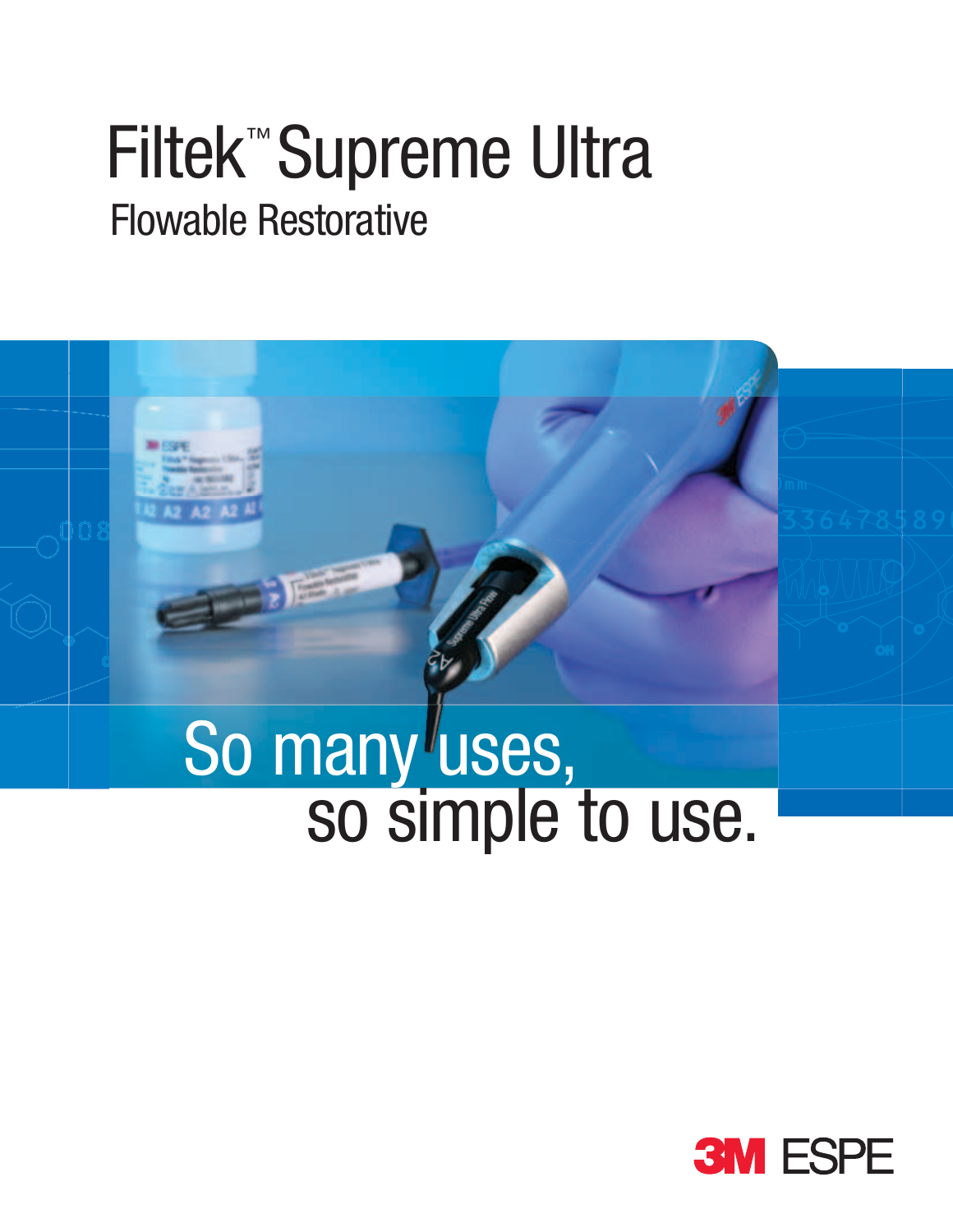# Flowables provide a fast, easy solution for a wide range of cases.<br>
we've rast and easy when the state of cases. **de a fast<br>
r a wide**<br>
ental duct tape." Bu<br>
need to be confide<br>
eautifully using<br>
re choosing<br>
prative.<br> **for**<br> **lility**

In fact, they have even been called "dental duct tape." But ours is different. More than a quick fix, you need to be confident your restorative will perform and handle beautifully using your technique. That's why dentists are choosing Filtek™ Supreme Ultra Flowable Restorative.

Its enhanced properties make it **ideal for multiple indications**—adding versatility to its list of impressive benefits.

## Retains its polish and wears better than other leading flowables.\*

The same **true nanotechnology** used by Filtek™ Supreme Ultra Universal Restorative gives our flowable advantages such as:

- Excellent esthetics
- Unsurpassed polish retention\*
- Low wear

## **When you need a fast, easy solution, Filtek Supreme Ultra flowable restorative is ideal for a variety of indications.**

- Class III and V restorations
- Restoration of minimally invasive cavity preparations (including small, non stress-bearing occlusal restorations)
- Base/liner under direct restorations
- Repair of small defects in esthetic indirect restorations
- Pit and fissure sealant
- Undercut blockout
- Repair of resin and acrylic temporaries

Easy to dispense from our syringes or **NEW capsules**

## **Why dentists use a flowable**

## **… as a liner base**

- Excellent handling
- Cavity adaptation •Cavity a
- Stress relief

## **… as a filling material … as a fill**

- Fast and easy
- Little or no polish needed
- Smooth transition from Smooth material to tooth materia

## **As a Class V Restoration**





Pre-op Flowable placement Post-op

#### **As a Minimally Invasive Restoration**



Pre-op Flowable placement

## **As a liner under a direct restoration**  Post-op

(Filtek™ Supreme Ultra Universal Restorative is the composite shown.)







Photos courtesy of Dr. Gunnar Reich.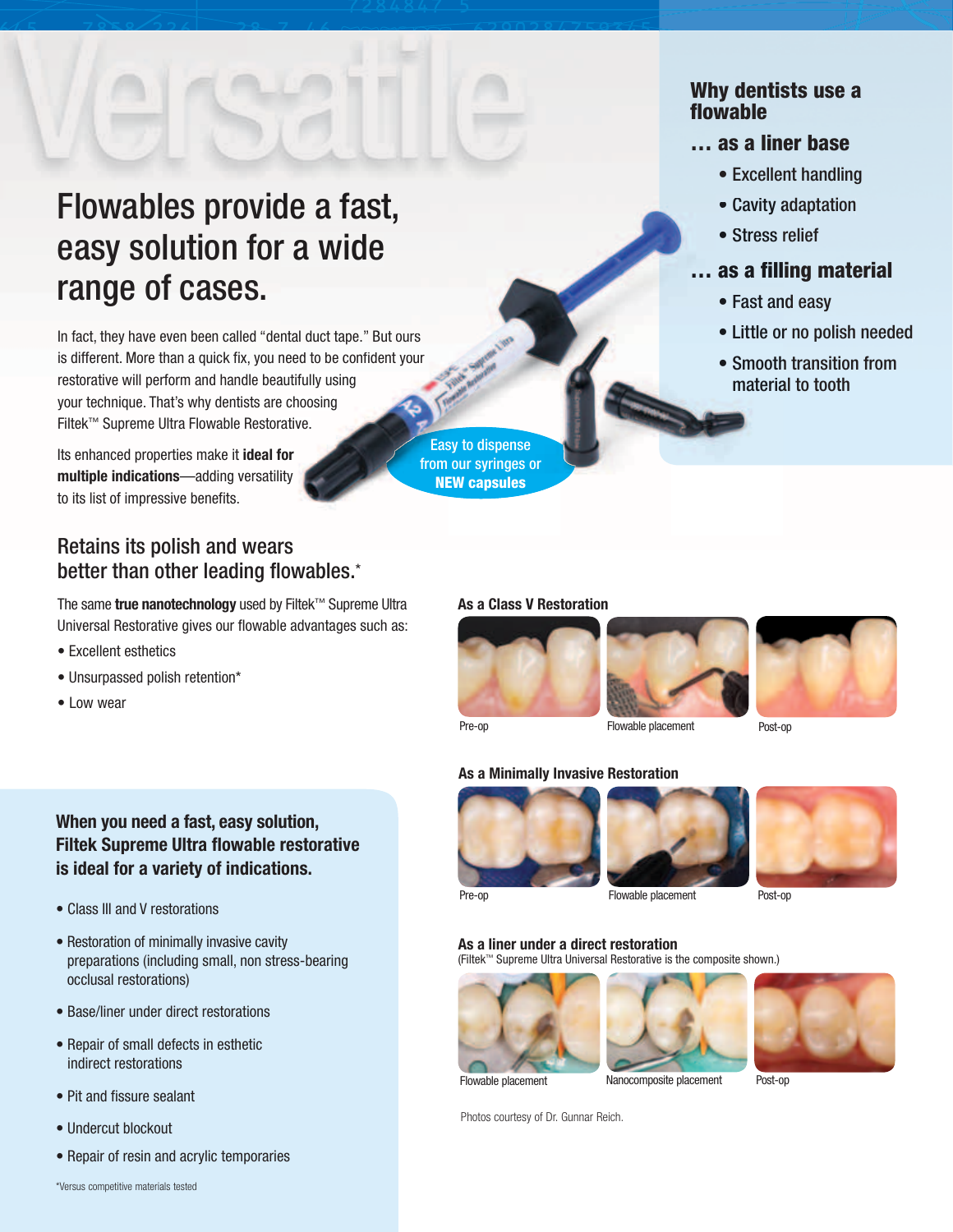## Flows when you want it to … stays where you need it.

How a flowable handles greatly affects the efficiency and outcome of restorative work. It's so important that 3M ESPE purposefully adds a unique handling modifier to its formula to assure it delivers **the flow-on-demand behavior that dentists prefer**.

- Under pressure of extrusion or being manipulated with instruments, the material becomes more liquid … and quickly flows where it's needed.
- Once placed and the flow ceases, it returns to its original viscosity and holds its shape—there's no slumping or running.

## Exceptional handling confirmed by dentists.

In a field evaluation, **60% of dentists** rated the **flow** of Filtek Supreme Ultra flowable restorative

## **better than Tetric EvoFlow.\*\***

Dentists also rated Filtek Supreme Ultra flowable restorative **better than Tetric EvoFlow** in these key areas:

- Cavity adaptation
- Holding its shape
- Lack of stickiness

## We've reduced our shrinkage by nearly  $20\%$ !

#### **Lower Shrinkage** 6 5 /ol. Shrinkage (%) **Vol. Shrinkage (%)** 4 Revolution® Formula 2™ olution<sup>®</sup> Formula 2 3 Filtek™ Supreme Ultra Filtek™ Supreme Plus Flowable Restorative Flowable Restorative Tetric EvoFlow® tric EvoFlow  $\overline{2}$ sthetX® Flow EsthetX® Flow Vertise™ Flow ertise<sup>™</sup> Flow Venus® Flow us<sup>®</sup> Flow PH®3 Flow TPH®3 Flow  $Flow-It<sup>®</sup>$ 1 0

Bonded disc method Source: 3M ESPE internal data

# Filtek Supreme Ultra

## so many uses, it's virtually indispensable.